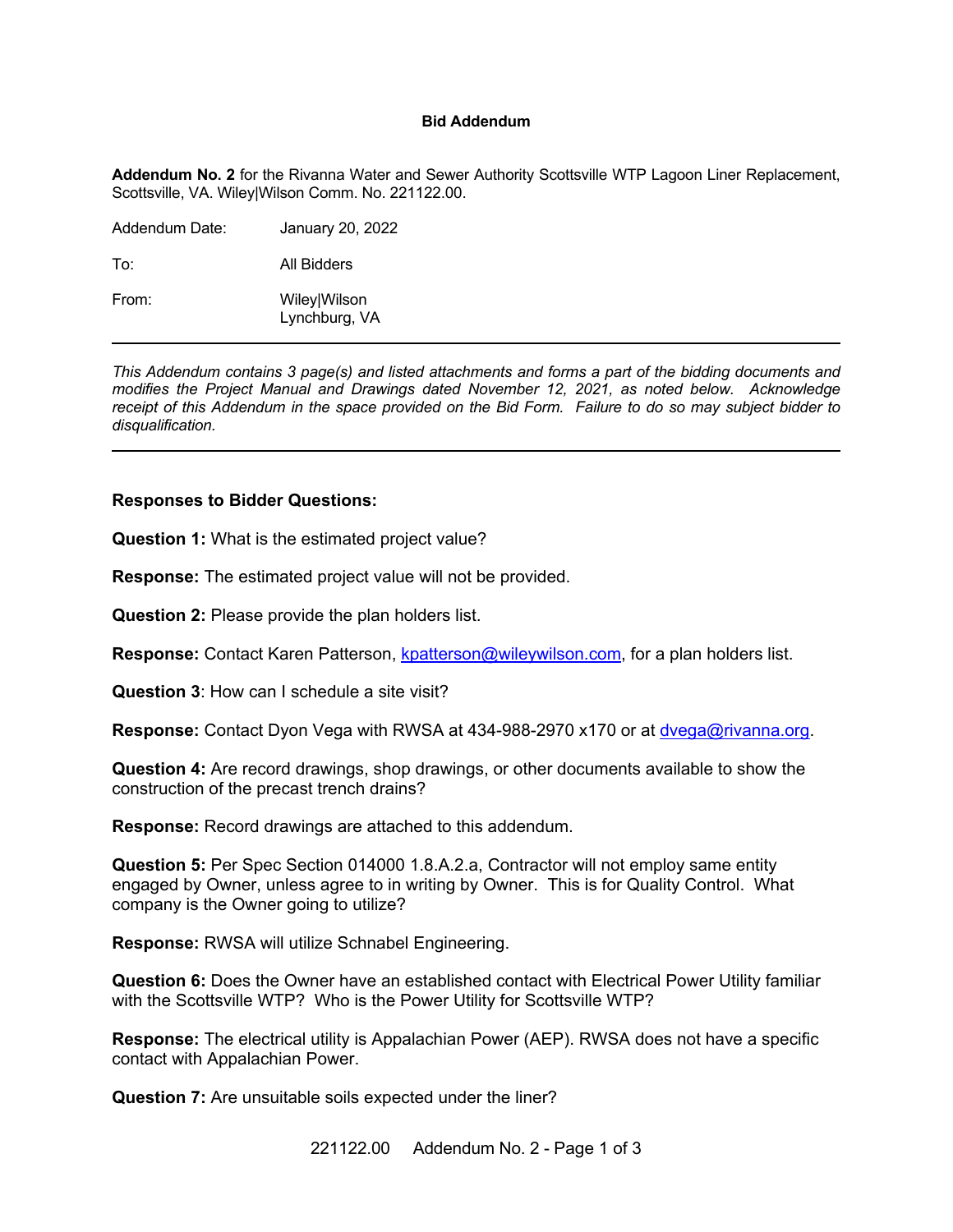**Response:** The Bid Form (Section 00 40 00) includes a unit price for unsuitable soils and provides a measurement and payment definition for unsuitable soils.

**Question 8:** What kind of sludge do the lagoons hold and will sludge found under the liner be removed by the Owner or the Contractor?

**Response:** The lagoons contain alum sludge from the on-site water treatment process.

**Question 9:** Is sludge removal required from the two lagoons before the liners are replaced?

**Response:** Yes. Owner will dewater and dispose of solids in each lagoon using a common septic hauler truck parked on the access road. Contractor is responsible for removing and disposing of remaining solids on top of the liner or that have accumulated below the liner above the existing granular underlayment.

**Question 10:** Are trench drains expected to be removed and relocated in sections or as individual units?

**Response:** The existing trench drains are comprised of multiple pre-cast units that were assembled into a single trench drain in the field. The means and methods used to remove the trench drains are the responsibility of the Contractor.

**Question 11:** Are trench drains identical design for each lagoon?

**Response:** Record drawings indicate that trench drains are of similar construction, but Contractor must field verify trench drain construction prior to removal.

**Question 12:** Is a SKAPS Industries membrane liner product (HD-100T2) acceptable in lieu of named manufacturers?

**Response: "**Or-Equal" products will be considered in accordance with the Contract Documents.

**Question 13:** Please provide requirements for non-woven geotextile fabric beneath the liner membrane.

**Response:** The non-woven geotextile fabric for use beneath the liner membrane must be as recommended by the membrane liner manufacturer and must have a minimum weight of 12 oz per square yard.

**Question 14:** A clarification of the trench drain and HDPE liner installation is requested. It appears that the HDPE liner is installed underneath the trench drain. Is this correct?

**Response:** The HDPE Liner around the trench drain is installed in two pieces. The first piece, which is part of the larger lagoon liner, is installed under the trench drain. Then the trench drain is placed in the trench, on top of the HDPE Liner. A second piece of liner is then installed over top of the trench drain. This second piece of liner is welded to the main HDPE membrane on its outer edge and bolted to the trench drain along the inner edge as shown in detail 8 on sheet C-502.

**Question 15:** Drawing C-502 Detail 6 & 6a are conflicting. Detail 6 shows a geosynthetic vent with solely a hole cut in liner patched over with a piece of geomembrane. Detail 6a shows a vent